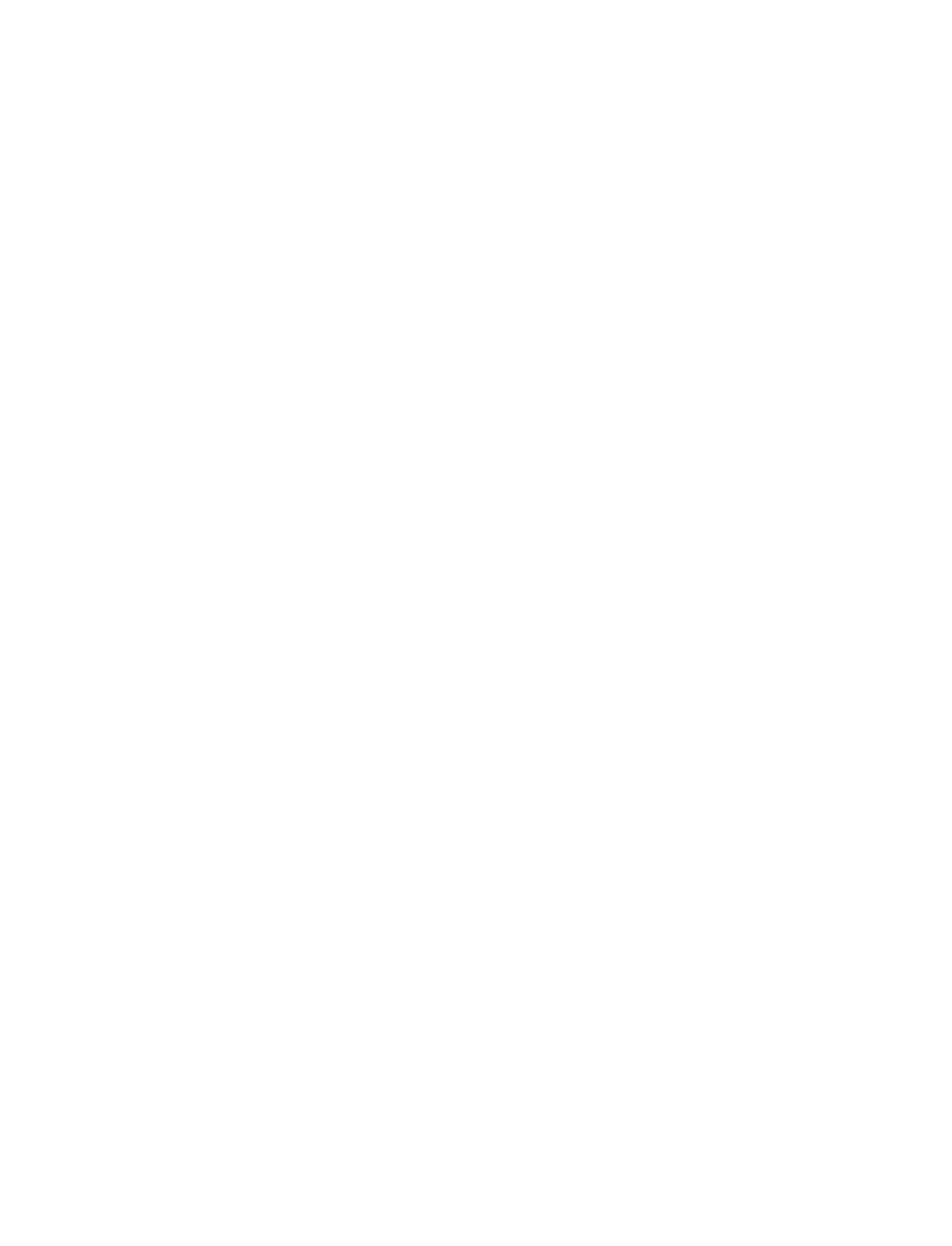

 $\label{eq:2.1} \begin{array}{l} \mathcal{L}_{\text{max}}(\mathcal{L}_{\text{max}}) = \mathcal{L}_{\text{max}}(\mathcal{L}_{\text{max}}) \end{array}$ 

 $\mathcal{O}(\mathcal{A})$  . The  $\mathcal{O}(\mathcal{A})$ 

The Access Control Facility

**OVERVIEW** 

for

for acf2/MVS Release  $4.0$  Installations

Base Manual Dated: January 15, 1985

Doc. Hr. ABGO001-02

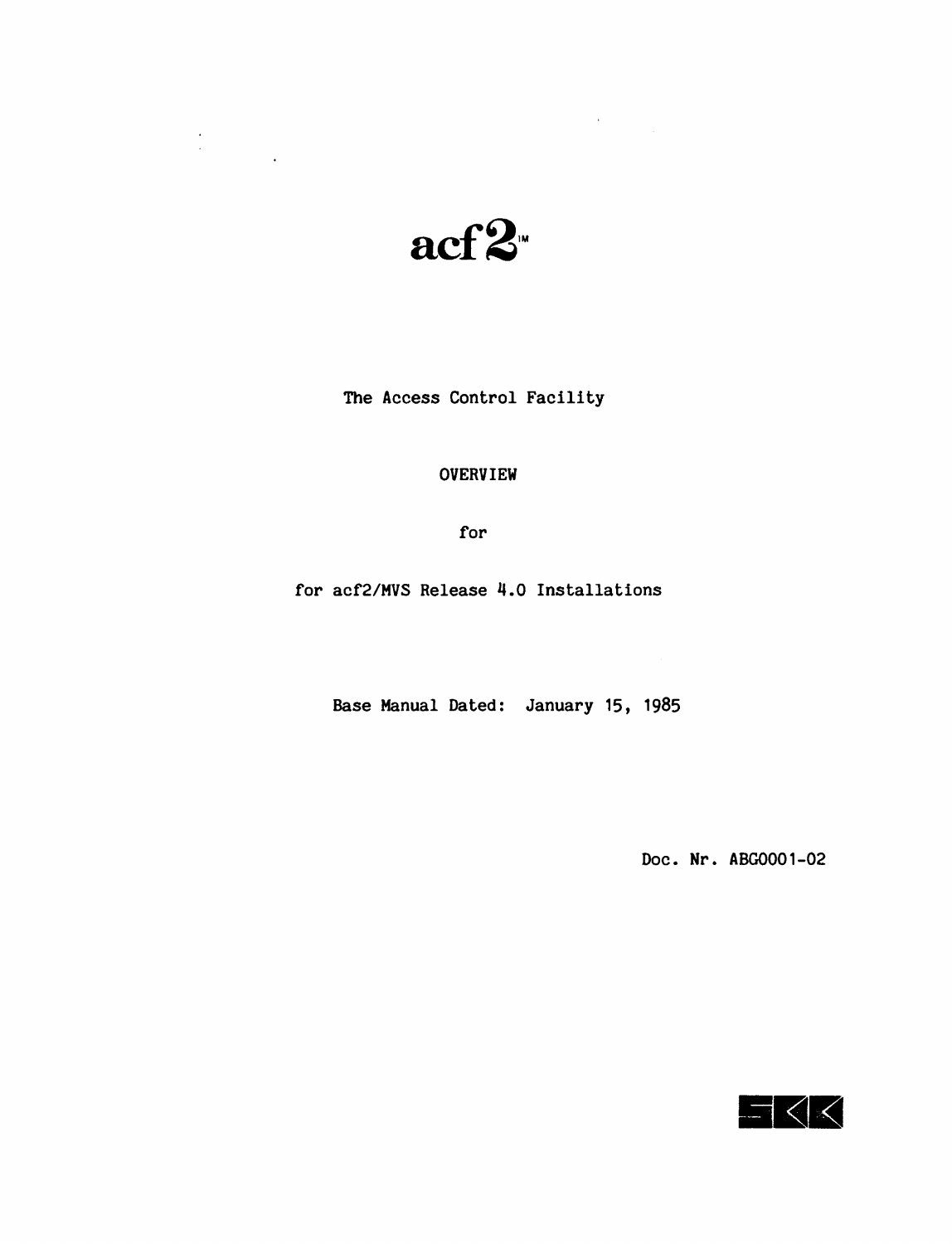@ Copyright SKK, Inc., U.S.A., 1978, 1981, 1982, 1985. All rights reserved.

 $\ddot{\phantom{a}}$ 

 $\label{eq:2.1} \frac{1}{\sqrt{2\pi}}\left(\frac{1}{\sqrt{2\pi}}\right)^{1/2}\frac{1}{\sqrt{2\pi}}\left(\frac{1}{\sqrt{2\pi}}\right)^{1/2}$ 

Reproduction of this manual without written permission of SKI, Inc. is strictly prohibited.

Printed in U.S.A.

ACF2 is a proprietary product developed and maintained by:

SKK, Inc. 10400 West Higgins Road Rosemont, IllInois 60018-9990

Business Office: (312) 635-1040 Product Support: (312) 635-3000 TELEX: 206-186 (SKK ROSH)

A 24 hour answering service on (312) 825-5150 is available for emergency assistance outside of normal business hours.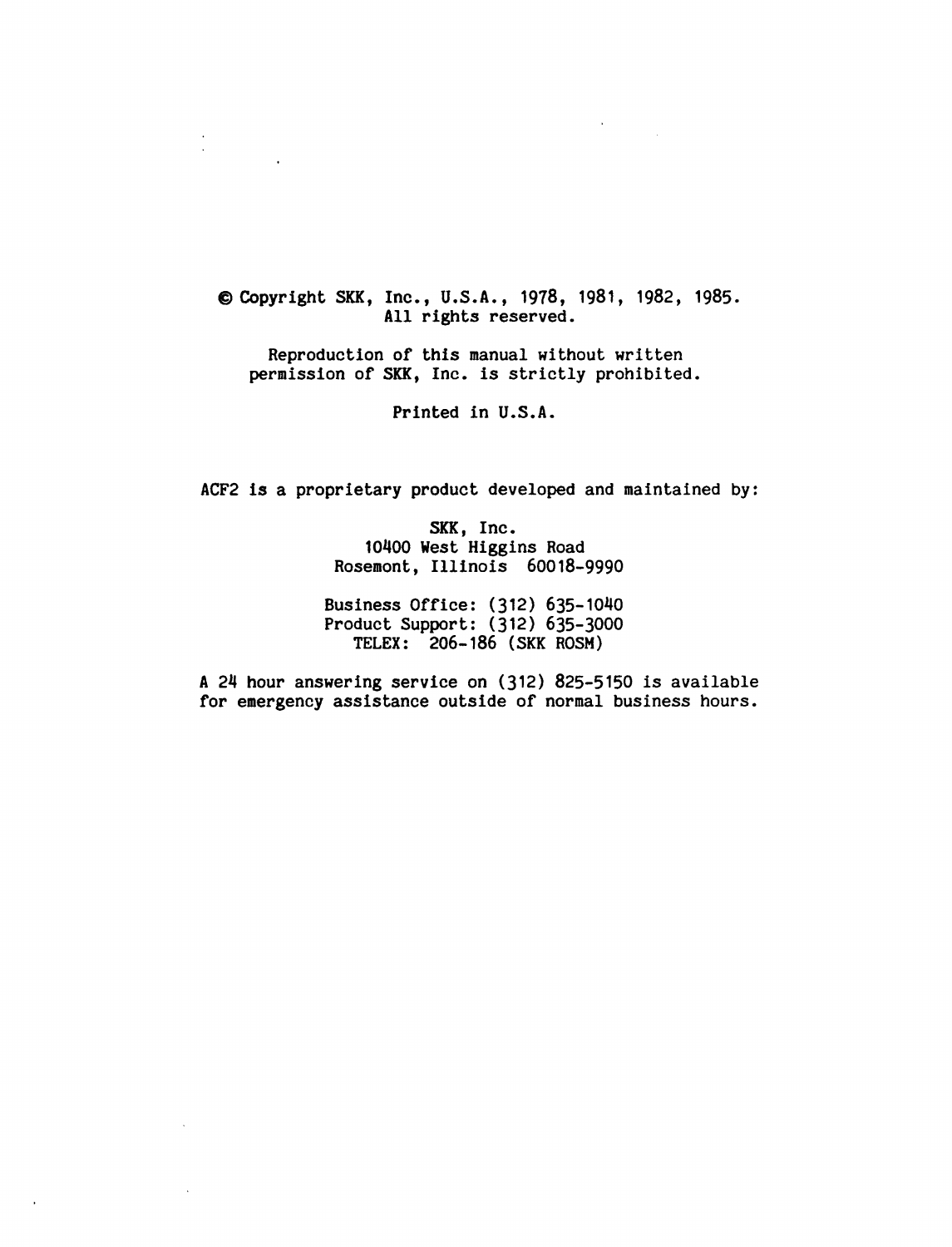Overview

ACF2 - The Access Control Facility MVS Installations

## THE ACCESS CONTROL FACILITY: DEFINITION

acf2/MVS - the Access Control Facility, is a security extension to the IBM MVS Operating System. Security requirements are complex and diverse in today's fast-growing data processing community and no installation can afford to have less than state-of-the-art data access protection.

ACF2 provides this protection In a way no other available product does:

ALL DATA IS PROTECTED BY DEFAULT on a system with ACF2 and is automatically protected from access by other than the owner unless pre-authorized by a security officer or by the owner.

In order to permit access (and thus the sharing of data), an ACF2 rule which specifically permits access must be entered in the ACF2 database.<br>Thus. ACF2 surpasses mere protection of data and provides for the ACF2 surpasses mere protection of data and provides for the controlled sharing of data.

In ACF2, an algorithmic methodology is used to determine whether access to data by a specific user should be allowed. This method is flexible while totally efficient. It is also easy to use and understand. A data processing installation need not be concerned with non-technical users suddenly becoming burdened with a complicated system.

Also, ACF2 administration can be either centralized or decentralized, regardless of whether authorization responsibilities are centralized or decentralized. Thus, total computer security can be accomplished in a smooth and efficient way which best fits each installation.

## ACF2: THE STRUCTURE

The Databases: ACF2 uses three databases:

- The Logonid database contains a record for each individual authorized to use the system.
- The Rule database contains access rules specifying who can access data, and under what conditions that access will be allowed.
- The Information storage database contains global system options, generalized resource rules, and additional system data.

All three datasets are managed through VSAM, IBM's most advanced access nethod.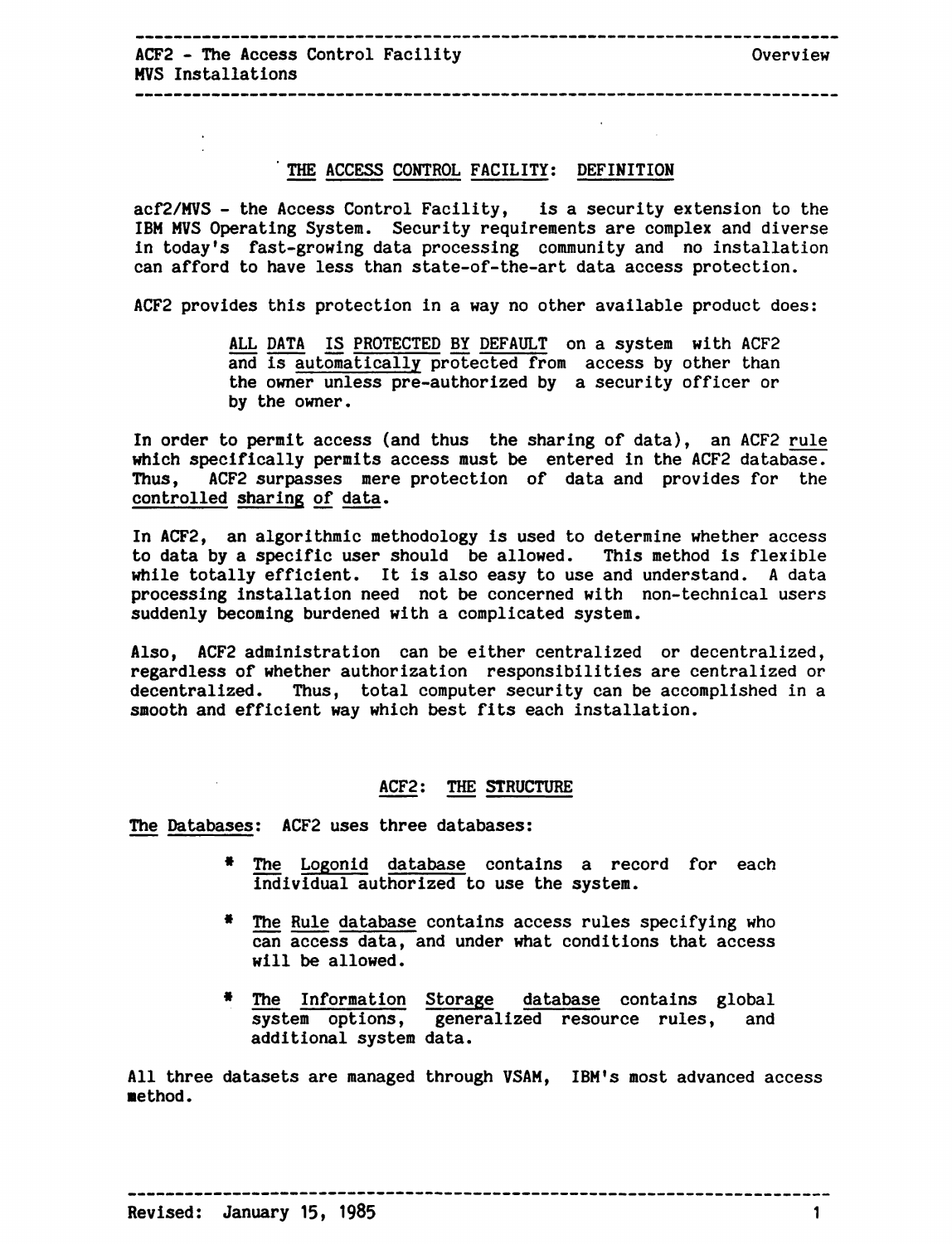ACF2 - The Access Control Facility Overview MVS Installations 

The "Logonid" Record: Fields of the Logonid record establish a profile of a user's identity and his privileges. Thus, an installation can restrict which individuals are able to perform various security-related functions such as:

- \* define new users to the system.
- \* control dataset access.
- \* issue operator commands.
- \* submit jobs from time sharing.
- \* use bypass label processing for tapes.
- \* issue mount requests from time sharing.
- \* use each subsystem, such as T5O, IDMS, IMS, CICS, etc.
- \* use various input devices, such as selected terminals, card readers, etc.
- \* access the system only at a pre-determined time, day, or shift.

## THE GLOBAL SYSTEM OPTIONS

The Global System Options (G5O) distributed with the ACF2 package define most the system-wide options and default values that a site may use. GSO records are stored on the ACF2 Information storage Database where they can be easily modified and dynamically activated to meet the specific needs and access scope of any data processing center.

The sophisticated structure of the Logonid and rule records, as well as the advanced facilities and numerous options of the ACF2 system, distinguish it from any other security package.

# ACF2: THE CONTROLS

#### ACF2 System Controls

Users of an ACF2 system have a Logonid record with which a password is associated. Before performing any further processing, ACF2 irreversibly scrambles (one-way encrypts) the password, ensuring it cannot be deciphered. A non-encrypted password is never placed in storage, listed on a printout, or displayed by ACF2.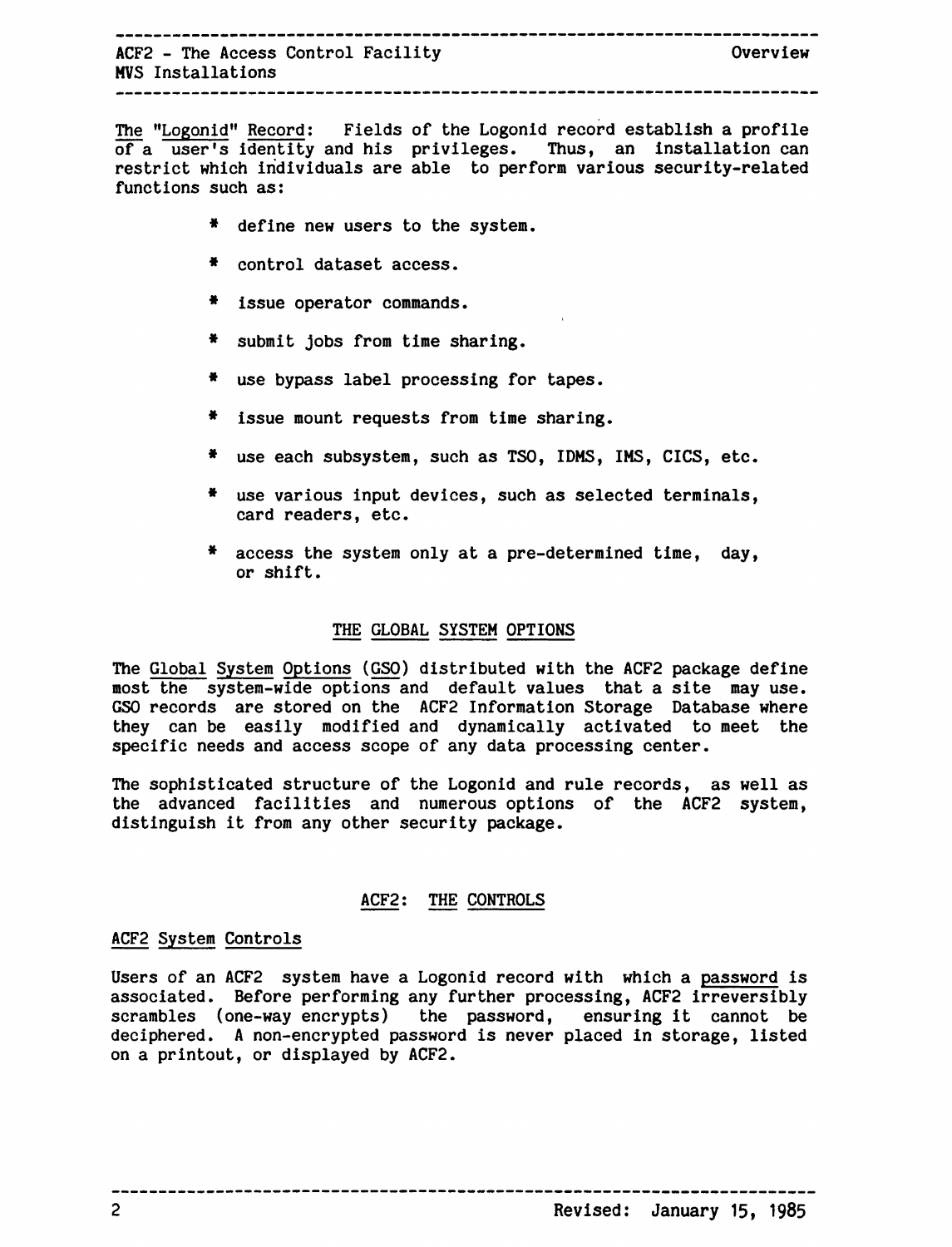| ACF2 - The Access Control Facility | Overview |
|------------------------------------|----------|
| MVS Installations                  |          |
|                                    |          |

Several password control options are available to'an Installation, such as:

- limiting the number of times in one day that an incorrect password can be entered for a particular Logonid record before that Logonid is deactivated.
- \* determining the minimum number of characters allowed for a password.
- \* setting the maximum number of days allowed before <sup>a</sup> password must be changed.

Most production jobs need passwords for submission In order to maintain security. These production jobs are submitted to the system through a pre-defined controlled path, eliminating the need for password checking and thus for password maintenance of production jobs.

An extra level of protection can be obtained by restricting the user's points of access to the system. For example, a user may be allowed to access the system only from a given combination of interactive terminals, remote terminals, and/or card readers.

## "DEFAULT" is the Difference

Data protection by default makes ACF2 the unique security system that distinguishes it from all others. Absolutely no action need be taken to protect data -- only action to allow access is required. Every user must be identified, and all user accesses must be pre-authorized. Access rules are compiled, stored in the rule database, and referenced only when needed.

## A Finer Degree of Control

An access rule set can further define the specific environment that must exist before a user (other than the owner) can access a dataset. For example, a rule can specify the input source of the job (terminal, reader, etc.), the program being used, and/or the specific library from which the program was executed.

Additionally, ACF2 can limit a user's system access capability to a specific pre-determined time period (e.g., shift of the working day).

Another powerful ACF2 feature is the ability to stipulate execute-only access authorization to program libraries, prohibiting reading or copying of powerful or proprietary software while still allowing them to be used (executed).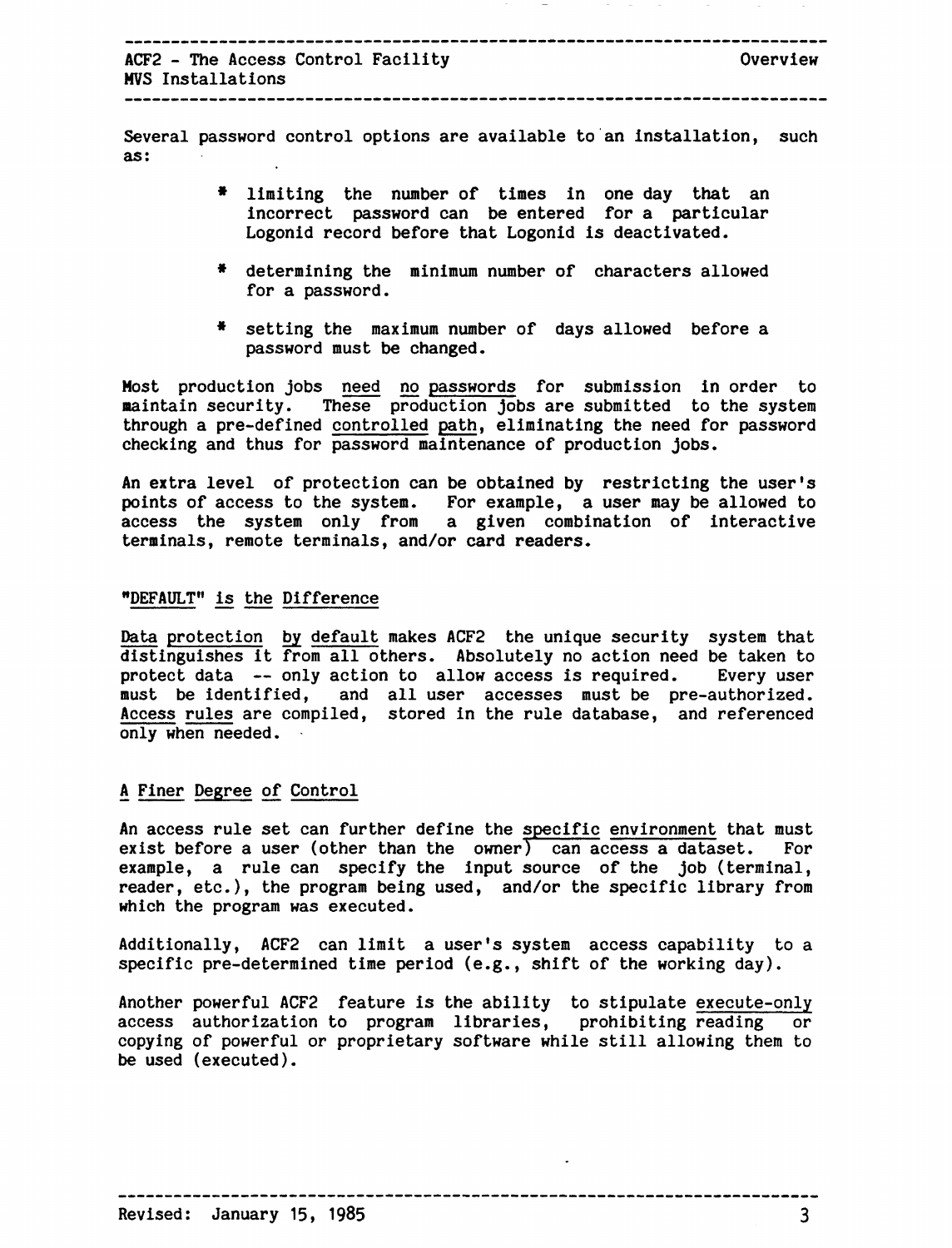ACF2 - The Access Control Facility Overview **MVS** Installations 

## The Goal is Protection

As well as providing dataset and program protection, ACF2 safeguards billing account numbers, TSO procedures, tape and disk volumes, etc. ACF2 interfaces are also available for commonly used online interactive systems, such as IDMS, IMS, and CICS. Using these interfaces, the installation can protect resources such as CICS transactions, files, and programs; IDMS tasks, data areas, sUbschemas, and programs; and IMS transactions.

#### ACF2: CUSTOMER AIDS

The ACF2 package provides aids for all facets of system implementation and maintenance.

# Transition Aids

The transition from a "no security" environment to a fully protected one can be made gradually under ACF2. Facilities are provided to help an installation phase in full protection without having an impact on normal protection processing by use of phased MODES:

- \* "Quiet" mode, the first in the series, performs user identification only. Dataset access and resource rule validations are not enabled.
- "Log" mode, the next in the series of transition steps, records access violations, formats them, and makes them available for analysis and to start building rules.
- \* "Warn" mode allows ACF2 to issue warning messages to the user In addition to recording violations, further enabling users and the installation's Security Officer to analyze access needs and to refine rules.
- \* "Abort" mode, the final phase, is one of full security, where access rules control data sharing and violation attempts are aborted and logged.
- \* "Rule" mode, allows the installation to phase in ACF2 protection on an individual basis for each dataset. For example, critical and sensitive datasets can be immediately protected by ACF2 In abort mode while less sensitive datasets can be placed in either warn, log, or quiet mode.

These transition modes can be applied to individual users or to datasets and other resources at different stages, thus allowing critical data to be fully protected immediately while less critical areas are phased in later. ACF2 will also co-exist with existing facilities, such as OS Password Protection or Expiration Date Protection, during the transition to full security.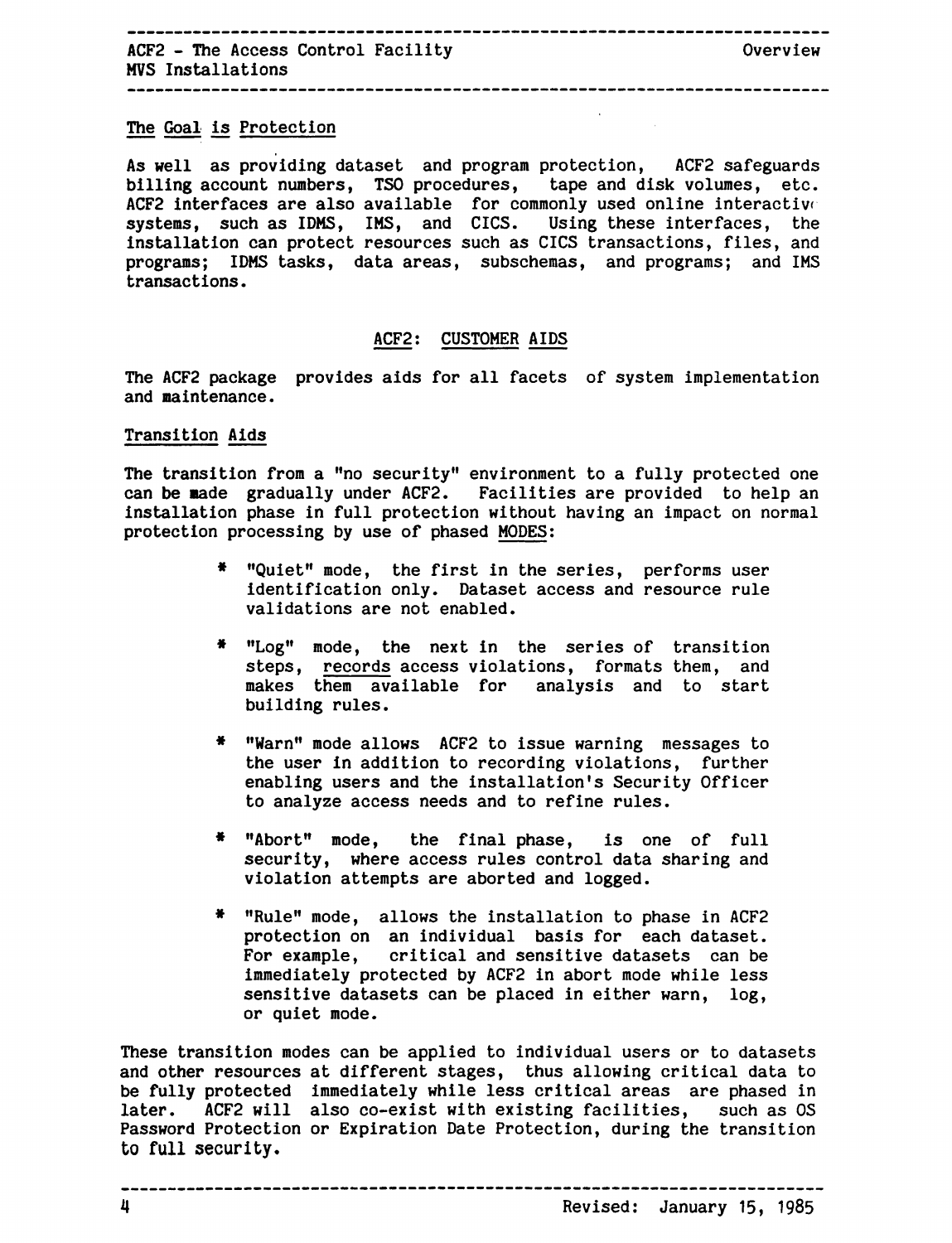|  | MVS Installations |  | ACF2 - The Access Control Facility |  | Overview |
|--|-------------------|--|------------------------------------|--|----------|

# Ease of Installation and Maintenance

ACF2 applies IBM standards for both installation and maintenance procedures and uses SMP (the IBM System Maintenance Program). ACF2 is supported by the designers and the developers of the system and is distributed with the following documentation:

- ACF2 Administrator's Guide
- 
- \* ACF2 Auditor's Guide
- 
- 
- \* ACF2 Composite Index<br>
\* ACF2 General Information Manual<br>
\* ACF2 Implementation Planning Guide<br>
\* ACF2 IDMS Support Manual
- 
- 
- 
- \* ACF2 INS Support Manual \* ACF2 Messages Manual \* ACF2 Other Products Manual \* ACF2 Overview
- 
- 
- \* ACF2 System Programmer's Guide
- ACF2 Utilities Manual

## Backup and Recovery

ACF2 logs all changes to its databases and performs automatic daily backups. The ACF2 recovery utility can quickly provide a completely current ACF2 database In the event of destruction. Critical jobs can be allowed to run during the recovery process.

## ACF2: THE EXTRAS

## Tape Management System Interface

ACF2 provides optional tape dataset access control to insure equivalent protection of tape, disk, and mass storage data. Some tape management systeas, such as UCC-1 and TLNS2, allow full standard dataset name matching with ACF2 without the use of local exits.

If a site does not have a tape management system or has one which does not retain full tape dataset descriptions, an installation may wish to use the ACF2 Pseudo Dataset Name Generator exit to more fully interface with the tape management system.

-------------------------------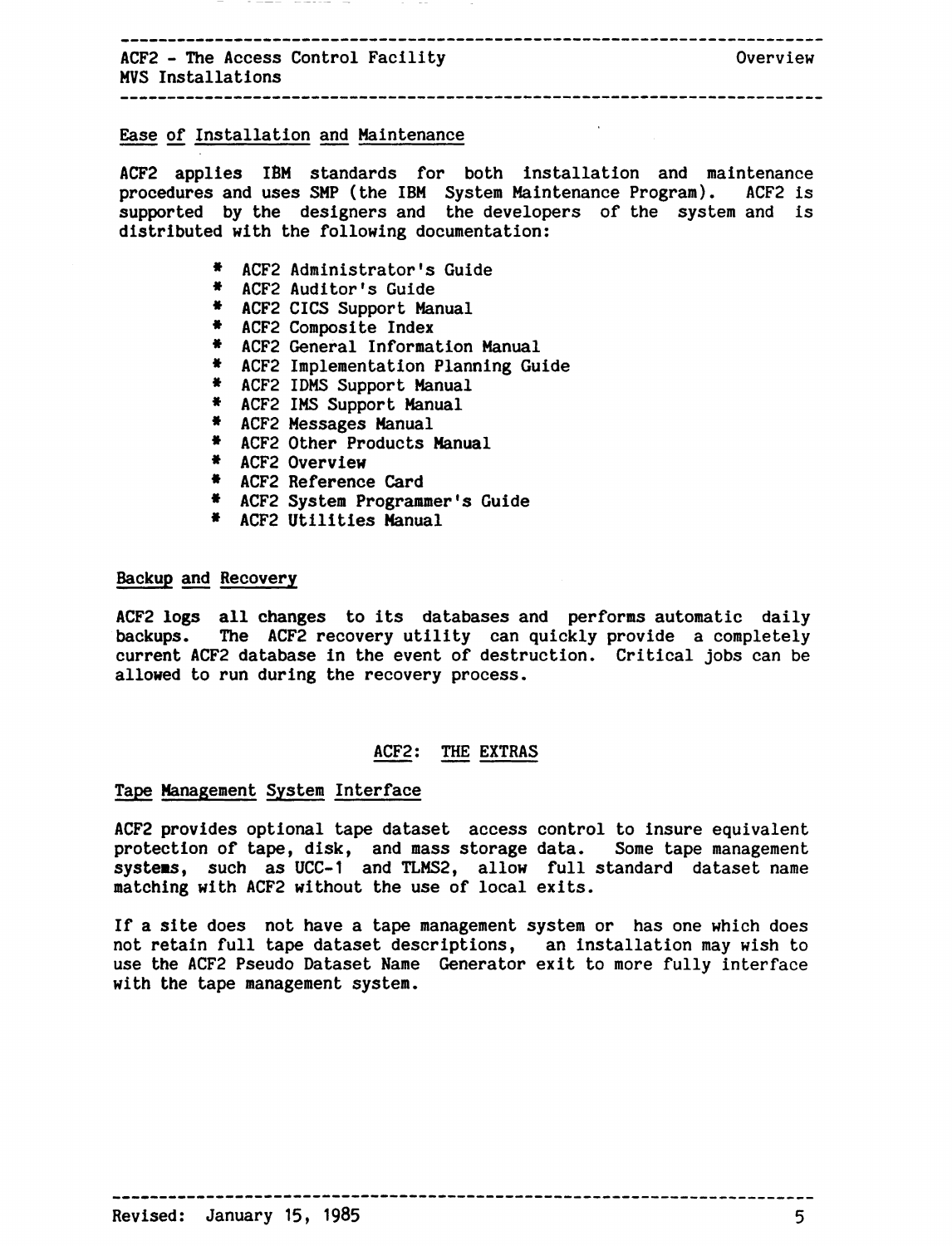## SMF Recording and Report Generators

ACF2 provides complete audit trails and event loggings via the standard system SMF recording facilities. Additionally, ACF2 monitors information and formats the data to provide automatic audit trails. The ACF2 package includes nine daily report generators and various "as required" utilities and reports for formatting and analyzing data. These include:

- The Invalid Password and Authority Usage report highlights each system access (Job submission or Logon/Signon attempt) denied by ACF2, along with the reason for the denial.
- \* The Restricted Logonid Job Log report logs each use of a restricted production Logonid, the job name, the time, and the source of submission.
- \* The Logonid, Rule, and Information Storage Modification Logs show each time a Logonid Record, Access Rule Set, or Information Storage entry was modified and which user was responsible for making the change.
- \* The Dataset Violations and Loggings report displays complete information about attempted invalid dataset accesses or accesses to critical datasets which ACF2 has been instructed to log. Also included are log records for usages of critical programs, and "trace" records for selected users.
- \* The Generalized Resource Violations and Loggings report displays complete information about invalid resource usage or accesses to critical resources which ACF2 has been instructed to log.
- The optional TSO (MVS) Command Record Log report contains usage statistics and command input for each TSO command issued.

ACF2 also provides various utilities which can be used as needed to identify other security-related information of concern to auditors and security administrators. These include:

- \* The Access Index report is an historical log of dataset access rules.
- \* The Dataset Cross Reference report specifies which users have access to which datasets, currently or at previous times.
- \* The Selected Logonid report Is <sup>a</sup> listing of all Logonid records matching any selection criteria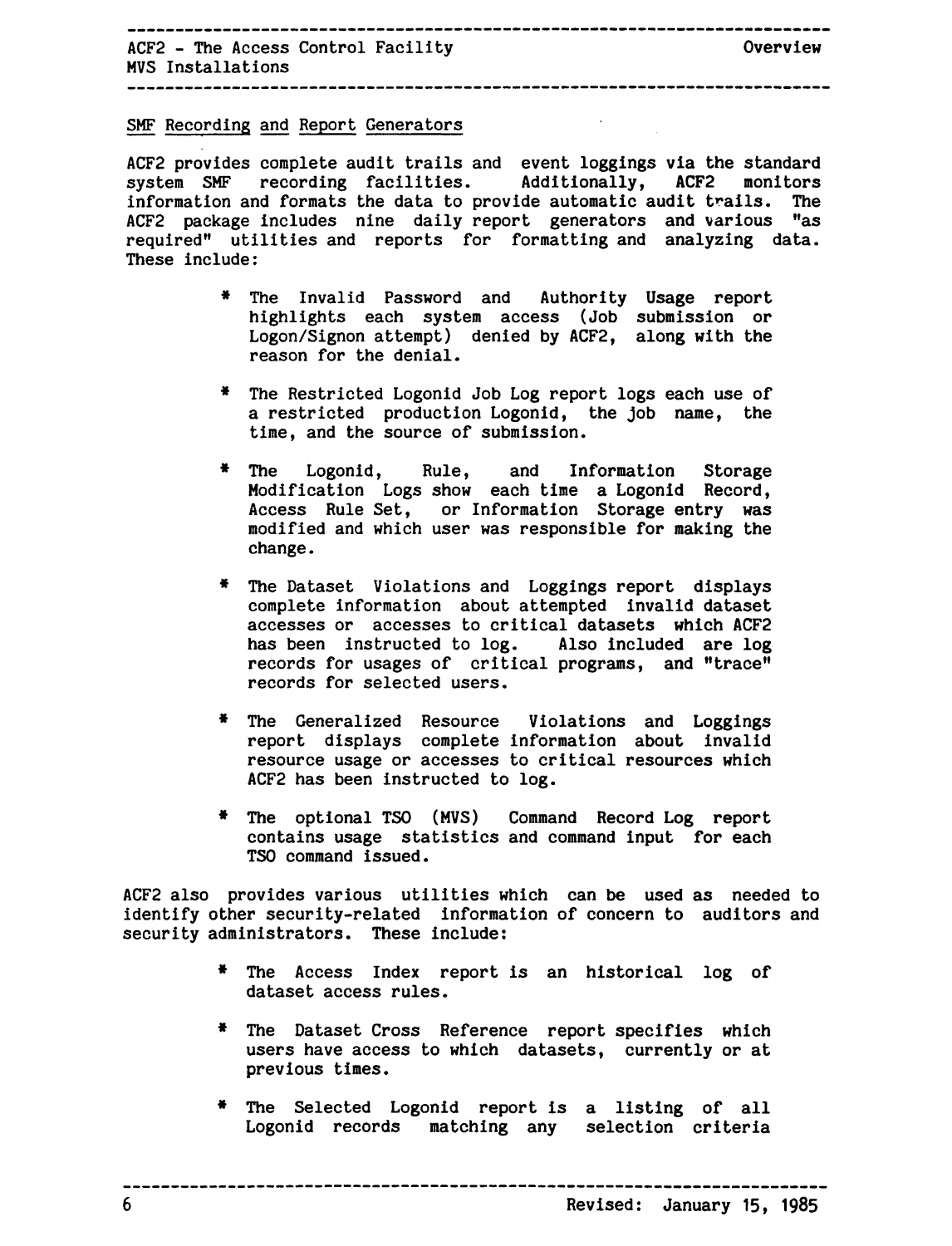ACF2 - The Access Control Facility Overview MVS Installations

- specified by the user. For example, all users who have not changed their passwords in the last 30 days or all users with a particular group of attributes could be displayed.
- The Environment Report shows all security related environmental changes made to the ACF2 system. For example, this report details each time a global system option (G5O) is dynamically activated, each time the system operator issues a modify command to perform an ACF2 function, and the date and time of all system restarts (IPLs).

## support Activities

The ACF2 package is also supported by a full-time team of technicians and writers. The wide range of support includes (some at additional cost):

- Sponsorship of annual user's conference.
- Bimonthly newsletter.
- 24 hour technical support facility.
- \* Inhouse multi-CPU data center for maintenance and development.
- \* Regular program of product updates.
- Full time staffs devoted to documentation and user services.
- \* Regularly scheduled training classes and on-site training available via a full time customer training staff.
- \* Sales and support offices and representatives around the world.
- \* Computer security consulting services.
- \* Annual Users' Conferences in the U.S. and Europe.